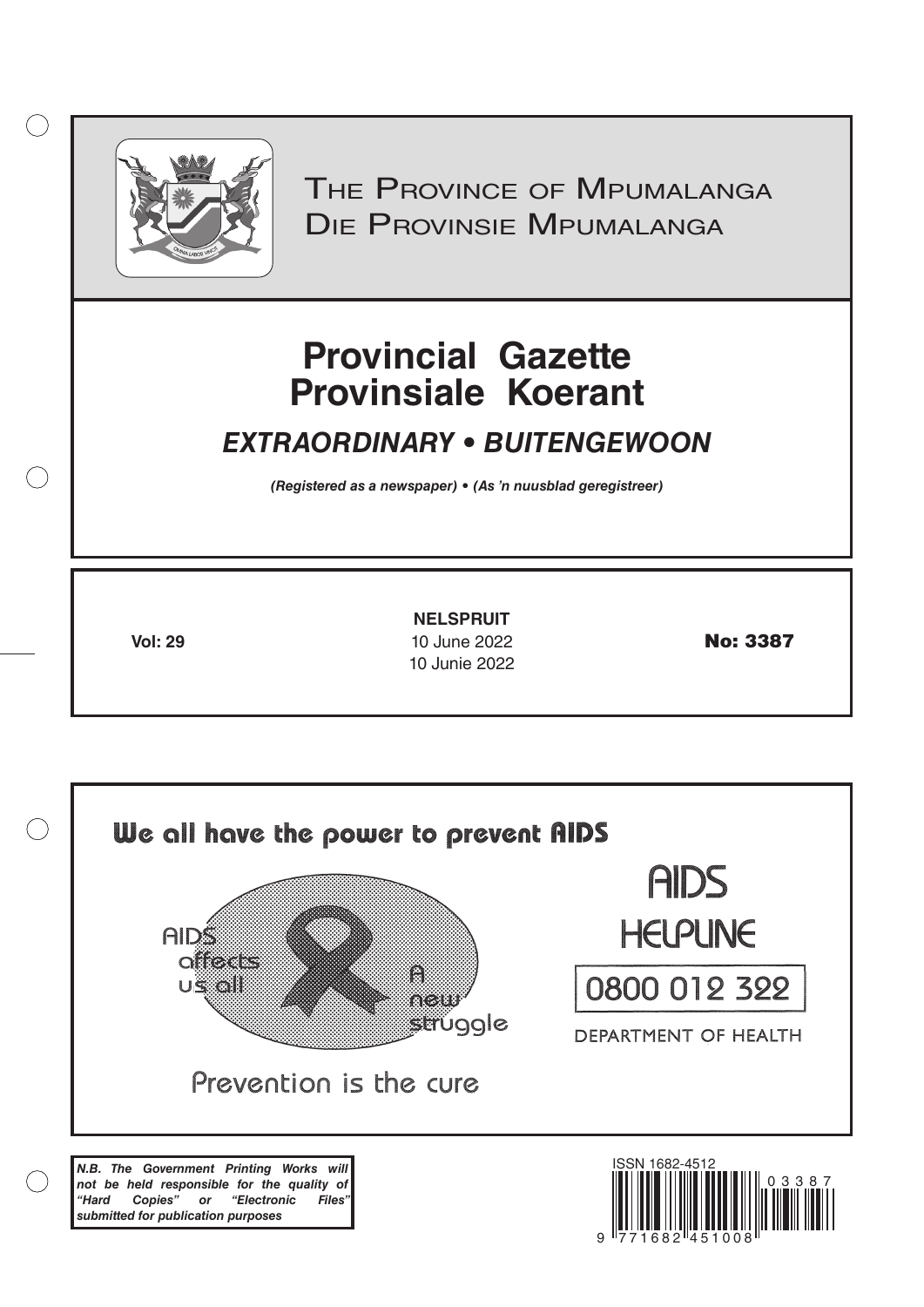# **IMPORTANT NOTICE:**

**The GovernmenT PrinTinG Works Will noT be held resPonsible for any errors ThaT miGhT occur due To The submission of incomPleTe / incorrecT / illeGible coPy.**

**no fuTure queries Will be handled in connecTion WiTh The above.**

## **CONTENTS**

*No.*

*Page No.*

# *General Notices*

| 142 Mpumalanga Liquor Licensing Act, 2006 (Act No. 5 of 2006) : Notice of applications for liquor licences in terms of section 35: 4 |    |
|--------------------------------------------------------------------------------------------------------------------------------------|----|
|                                                                                                                                      |    |
|                                                                                                                                      |    |
|                                                                                                                                      |    |
| 143 Mpumalanga Liquor Licensing Act, 2006 (Act No. 5 of 2006) : Notice of applications for transfer of liquor licences in terms of   | 15 |
|                                                                                                                                      |    |

# **LIST OF TARIFF RATES** FOR PUBLICATION OF LIQUOR NOTICES

# **COMMENCEMENT: 1 APRIL 2018**

| <b>Pricing for Fixed Price Notices</b>                     |                      |  |
|------------------------------------------------------------|----------------------|--|
| <b>Notice Type</b>                                         | <b>New Price (R)</b> |  |
| Application for Liquor Licence - National                  | 151.32               |  |
| Application for Transfer of Liquor License - National      | 151.32               |  |
| Application for Liquor Licence - Gauteng                   | 151.32               |  |
| Application for Liquor Licence - Mpumalanga                | 151.32               |  |
| Application for Transfer of Liquor License - Mpumalanga    | 151.32               |  |
| Application for Liquor Licence - Northern Cape             | 151.32               |  |
| Application for Transfer of Liquor License - Northern Cape | 151.32               |  |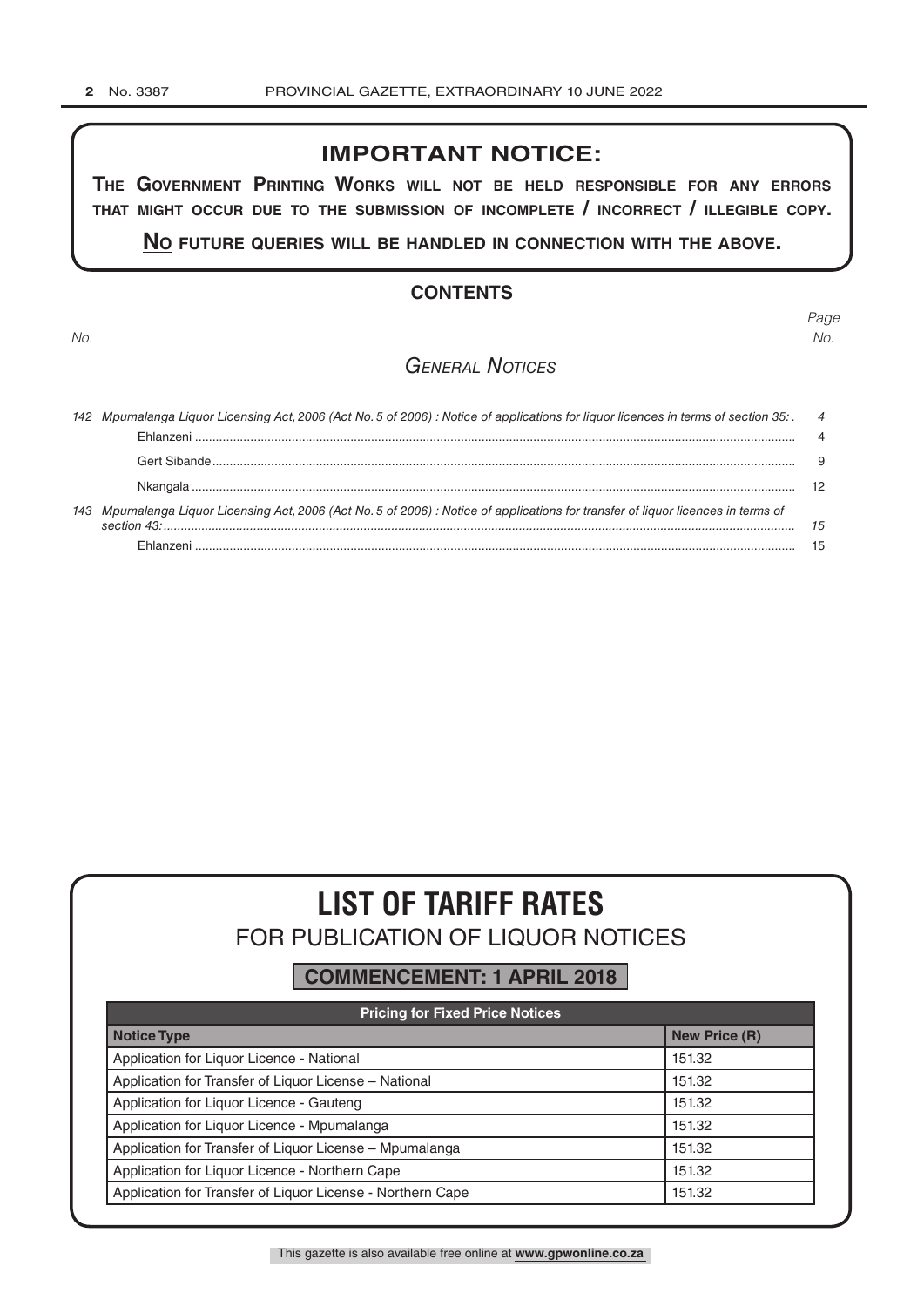#### *The closing time is 15:00 sharp on the following days: 2022***<br>** *MPUMALANGA LIQUOR LICENCES* ➤ ➤ ➤ ➤ ➤ ➤ ➤ ➤ ➤ ➤ ➤ ➤ ➤ ➤ ➤ ➤ ➤ ➤ ➤ ➤ ➤ ➤ ➤ ➤ **07 January,** Friday for the issue of Friday **14 January 2022 21 January,** Friday for the issue of Friday **28 January 2022 04 February,** Friday for the issue of Friday **11 February 2022 18 February,** Friday for the issue of Friday **25 February 2022 04 March,** Friday for the issue of Friday **11 March 2022 17 March,** Thursday for the issue of Friday **25 March 2022 01 April,** Wednesday for the issue of Friday **08 April 2022 13 April,** Friday for the issue of Friday **22 April 2022 06 May,** Thursday for the issue of Friday **13 May 2022 20 May,** Friday for the issue of Friday **27 May 2022 03 June,** Friday for the issue of Friday **10 June 2022 17 June,** Friday for the issue of Friday **24 June 2022 01 July,** Friday for the issue of Friday **08 July 2022 15 July,** Friday for the issue of Friday **22 July 2022 04 August,** Thursday for the issue of Friday **12 August 2022 19 August,** Friday for the issue of Friday **26 August 2022 02 September,** Friday for the issue of Friday **09 September 2022 16 September,** Thursday for the issue of Friday **23 September 2022 07 October,** Friday for the issue of Friday **14 October 2022 21 October,** Friday for the issue of Friday **28 October 2022 04 November,** Friday for the issue of Friday **11 November 2022 18 November,** Friday for the issue of Friday **25 November 2022 02 December,** Friday for the issue of Friday **09 December 2022 15 December,** Thursday for the issue of Friday **23 December 2022**

This gazette is also available free online at **www.gpwonline.co.za**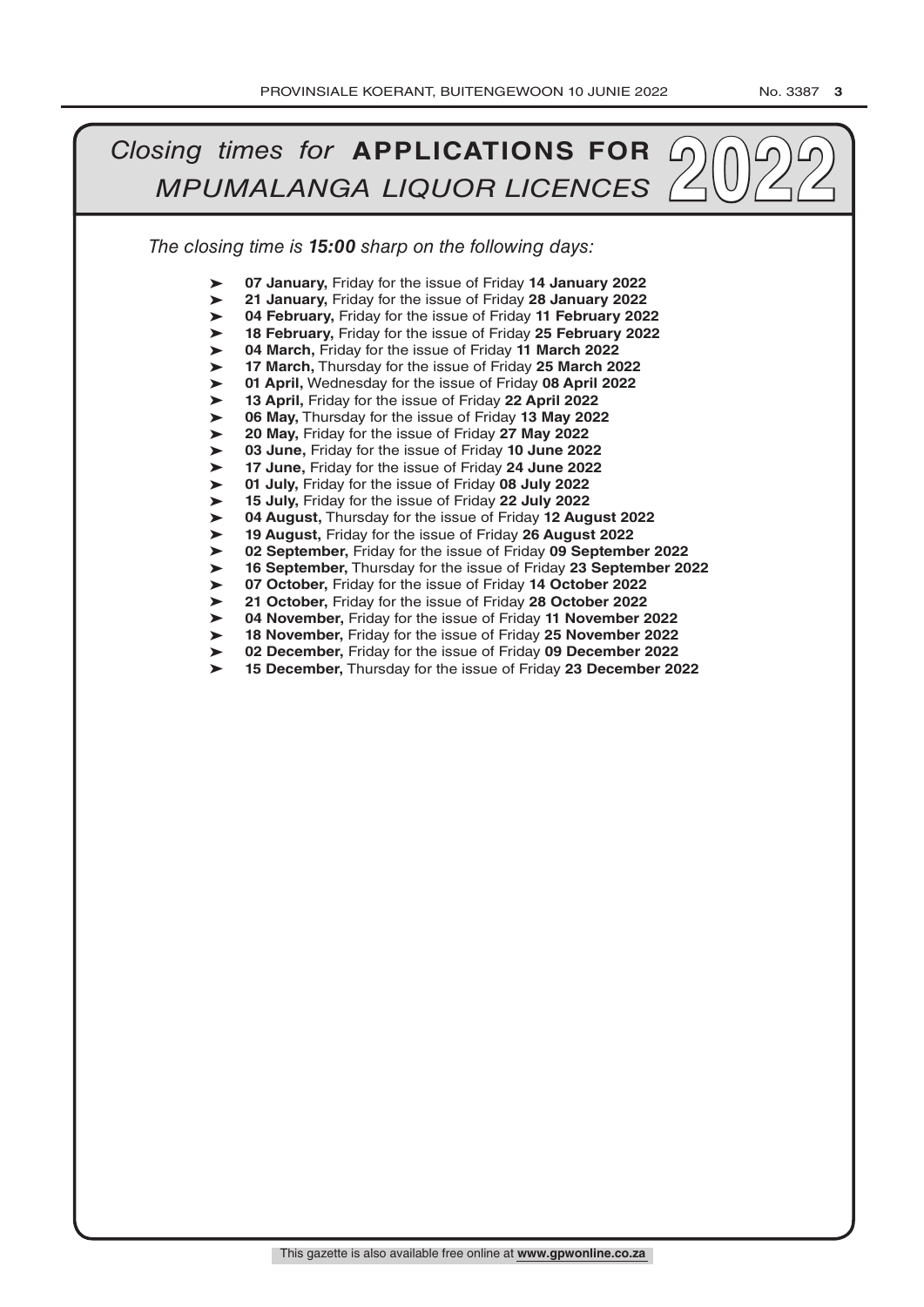### **Form 2**

# General Notices

# **NOTICE 142 OF 2022**

#### **MPUMALANGA LIQUOR LICENSING ACT, 2006 (Act No. 5 of 2006)**

#### **Notice of applications for liquor licences in terms of section 35**

- Notice is hereby given that the applicants specified in the Schedule hereto have given notice of their intention to lodge applications for the grant of new liquor licences to the Secretary, Regional Liquor Licensing Offices in respect of premises situated in the local committee area indicated in the Schedule.
- Comments should be made in writing and be addressed to the municipality concerned and a copy to the applicant, to reach the said addresses within thirty (30) days of this application.
- Invitation for public comments in applying for a Liquor Licence in terms of section 35(2)(a) of the Mpumalanga Liquor Licensing Act, 2006.

#### **SCHEDULE**

The undermentioned figures used in brackets in the Schedule, have the following meanings:

- (1) = Full name of applicant, ID Number of Applicant.
- $(2)$  = Intended trading name.
- $(3)$  = Notice given on behalf of: self or other juristic person/s.
- $(4)$  = Type of licence applied for.
- $(5)$  = Full address and location of the premises
- $(6)$  = Municipality address where comments must be submitted
- (7) = Applicant address where comments must be submitted

# EHLANZENI

#### **MBOMBELA LOCAL MUNICIPALITY**

- (1) I, **KASANGELA ALEX MUSONZO,** ID No. 8303038308185, an adult male, hereby invites written public comments concerning the application for a Liquor Licence to the Mpumalanga Liquor Authority.
- (2) To trade under the name CLASSIC A FISH AND CHIPS.
- (3) I make this application the juristic person, E VERTEX TECH, 2020/552629/07.
- (4) The retail sale of liquor for consumption on the premises where the liquor is sold
- (5) *Physical address:* SHOP 19 ENTRANCE CANARY WALK MALL, BESTER STREET MBOMBELA 1200, being an address in the Republic of South Africa and within the boundries of Mpumalanga Province. *Postal address:* SHOP 19 ENTRANCE CANARY WALK MALL, BESTER STREET MBOMBELA 1200.
- (6) *Municipality address:* P O BOX 45 MBOMBELA 1200.
- (7) *Applicant address:* SHOP 19 ENTRANCE CANARY WALK MALL, BESTER STREET MBOMBELA 1200.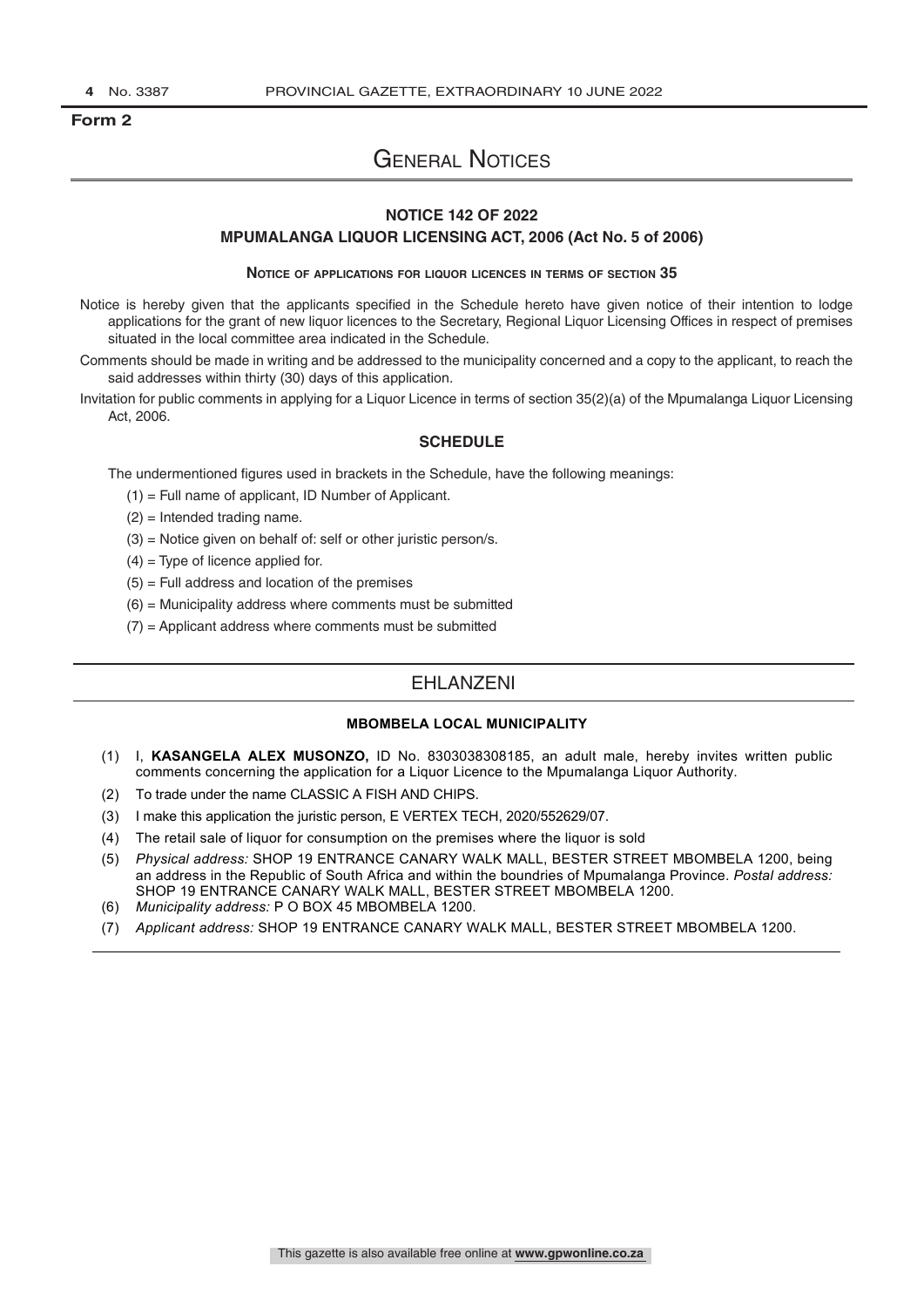#### **THABA CHWEU LOCAL MUNICIPALITY**

- (1) I, **GUMANI ELVIS MUGONDDO,** ID No. 6011095888088, an adult male, hereby invites written public comments concerning the application for a Liquor Licence to the Mpumalanga Liquor Authority.
- (2) To trade under the name SUMMIT LODGE IN GRASKOP.
- (3) I make this application for myself..
- (4) The retail sale of liquor for consumption on and off the premises where the liquor is sold.
- (5) *Physical address:* 8 MARK STREET, GRASKOP, MPUMALANGA, 1270, being an address in the Republic of South Africa and within the boundries of Mpumalanga Province. *Postal address:* 8 MARK STREET, GRASKOP, MPUMALANGA, 1270.
- (6) *Municipality address:* CNR/LOUISTRICHARDT STREET, GRASKOP, MPUMALANGA.
- (7) *Applicant address:* 8 MARK STREET, GRASKOP, MPUMALANGA, 1270.

#### **NKOMAZI LOCAL MUNICIPALITY**

- (1) I, **Simon Sibanda,** ID No. 7001265895087, an adult male, hereby invites written public comments concerning the application for a Liquor Licence to the Mpumalanga Liquor Authority. (2) To trade under the name Egumeni Life style.
- (3) I make this application for myself.
- (4) The retail sale of liquor for consumption on the premises where the liquor is sold
- (5) *Physical address:* Stand no- 60 Aniva Trust/ Bloemfontein, being an address in the Republic of South Africa and within the boundries of Mpumalanga Province. *Postal address:* Stand no- 60 Aniva Trust/ Bloemfontein.
- (6) *Municipality address:* P/ BAG X 101 MALELANE 1320.
- (7) *Applicant address:* P.o.box 1224 Malelane 1320.

#### **BUSHBUCKRIDGE LOCAL MUNICIPALITY**

- (1) I, **PATRICK THULANI MTHENJANE,** ID No. 6901195641082, an adult male, hereby invites written public comments concerning the application for a Liquor Licence to the Mpumalanga Liquor Authority.
- (2) To trade under the name SABIE RIVER BUSH LODGE.
- (3) I make this application for myself.
- (4) The retail sale of liquor for consumption on the premises where the liquor is sold.
- (5) *Physical address:* CORNER TRUST KRUGER GATE ROAD, being an address in the Republic of South Africa and within the boundries of Mpumalanga Province. *Postal address:* PRIVATE BAG X9910 WHITE RIVER 1240.
- (6) *Municipality address:* Private Bag X9308, Bushbuckridge, 1280.
- (7) *Applicant address:* 954 MAHUSHU TRUST HAZYVIEW 1242.

#### **NKOMAZI LOCAL MUNICIPALITY**

- (1) I, **Ernest Michael Nobena,** ID No. 6802027831083, an adult male, hereby invites written public comments concerning the application for a Liquor Licence to the Mpumalanga Liquor Authority.
- (2) To trade under the name KANOBELA BAR & RESTUARANT.
- (3) I make this application for myself.
- (4) The retail sale of liquor for consumption on the premises where the liquor is sold.
- (5) *Physical address:* stand no T 7831 B BLOCK B, being an address in the Republic of South Africa and within the boundries of Mpumalanga Province. *Postal address:* P.O.BOX 506 LA MONTAGME PRETORIA 0122.
- (6) *Municipality address:* P.O.BAG X101 MALELANE 1320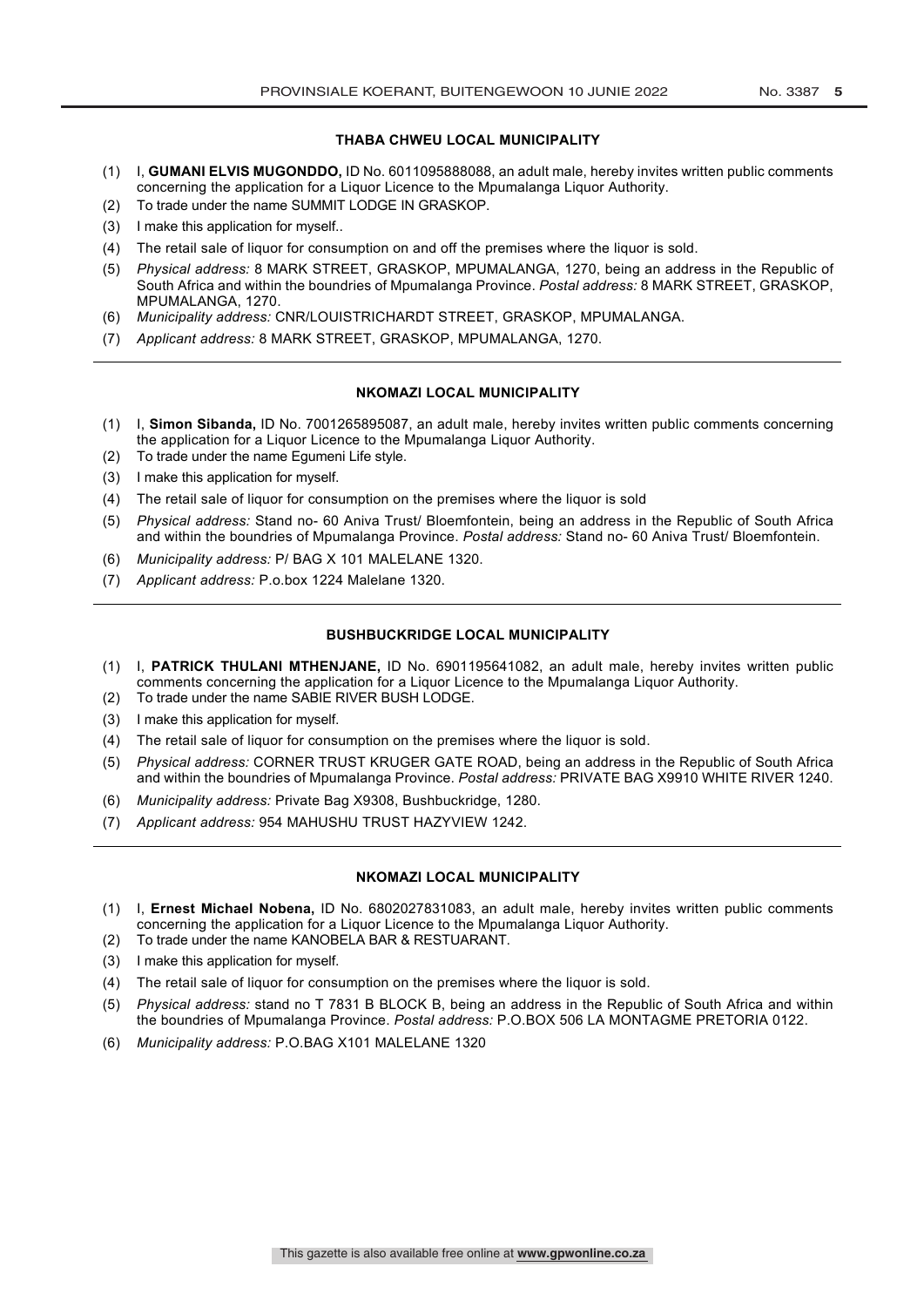(7) *Applicant address:* P.O.BOX 506 LA MONTAGME PRETORIA 0122.

#### **NKOMAZI LOCAL MUNICIPALITY**

- (1) I, **Ms. Hopeful Gugu Nkosi,** ID No. 8206070387084, an adult female, hereby invites written public comments concerning the application for a Liquor Licence to the Mpumalanga Liquor Authority.
- (2) To trade under the name Day-Night Bar Lounge.
- (3) I make this application for myself.
- (4) The retail sale of liquor for consumption on the premises where the liquor is sold.
- (5) *Physical address:* Stand Number 5/R16/1946, Shongwe Mission, Schoemansdal, 1331, Mpumalanga Province, being an address in the Republic of South Africa and within the boundries of Mpumalanga Province. *Postal address:* P.O. Box 861, Shongwe Mission, 1331,.
- (6) *Municipality address:* Number 9 Park Street, MALALANE, 1320..
- (7) *Applicant address:* Stand Number 189, Shongwe Mission, Schoemansdal, 1331, Mpumalanga Province.

#### **NKOMAZI LOCAL MUNICIPALITY**

- (1) I, **Ms. Hopeful Gugu Nkosi,** ID No. 8206070387084, an adult female, hereby invites written public comments concerning the application for a Liquor Licence to the Mpumalanga Liquor Authority.
- (2) To trade under the name Day-Night Bar Lounge.
- (3) I make this application for myself.
- (4) The retail sale of liquor for consumption on the premises where the liquor is sold.
- (5) *Physical address:* Stand Number 5/R16/1946, Shongwe Mission, Schoemansdal, 1331, Mpumalanga Province, being an address in the Republic of South Africa and within the boundries of Mpumalanga Province. *Postal address:* P.O. Box 861, Shongwe Mission, 1331,.
- (6) *Municipality address:* Number 9 Park Street, MALALANE, 1320..
- (7) *Applicant address:* Stand Number 189, Shongwe Mission, Schoemansdal, 1331, Mpumalanga Province.

#### **NKOMAZI LOCAL MUNICIPALITY**

- (1) I, **Mduduzi Mabaso,** ID No. 9406066040080, an adult male, hereby invites written public comments concerning the application for a Liquor Licence to the Mpumalanga Liquor Authority.
- (2) To trade under the name Thee Legacy 1239.
- (3) I make this application for myself.
- (4) The retail sale of liquor for consumption on and off the premises where the liquor is sold.
- (5) *Physical address:* Stand No 1239 Mjejane, being an address in the Republic of South Africa and within the boundries of Mpumalanga Province. *Postal address:* P. O BOX 788 SIDLAMAFA 1332.
- (6) *Municipality address:* 9 Park Street Malelane, Private Bag X 101 Malelane 1320, mfundos84@gmail.com.
- (7) *Applicant address:* Stand No 1239 Mjejane, P. O Box 788 Sidlamafa 1332, mabasomt33@gmail.com.

#### **MBOMBELA LOCAL MUNICIPALITY**

- (1) I, **Mashigo Ntombi Beatrice,** ID No. 6708280792088, an adult female, hereby invites written public comments concerning the application for a Liquor Licence to the Mpumalanga Liquor Authority.
- (2) To trade under the name Dumza Liquor Store.
- (3) I make this application for the juristic person, Imbumba Ka Tawu (PTY) LTD, 2022/508559/07.
- (4) The retail sale of liquor for consumption off the premises where the liquor is sold.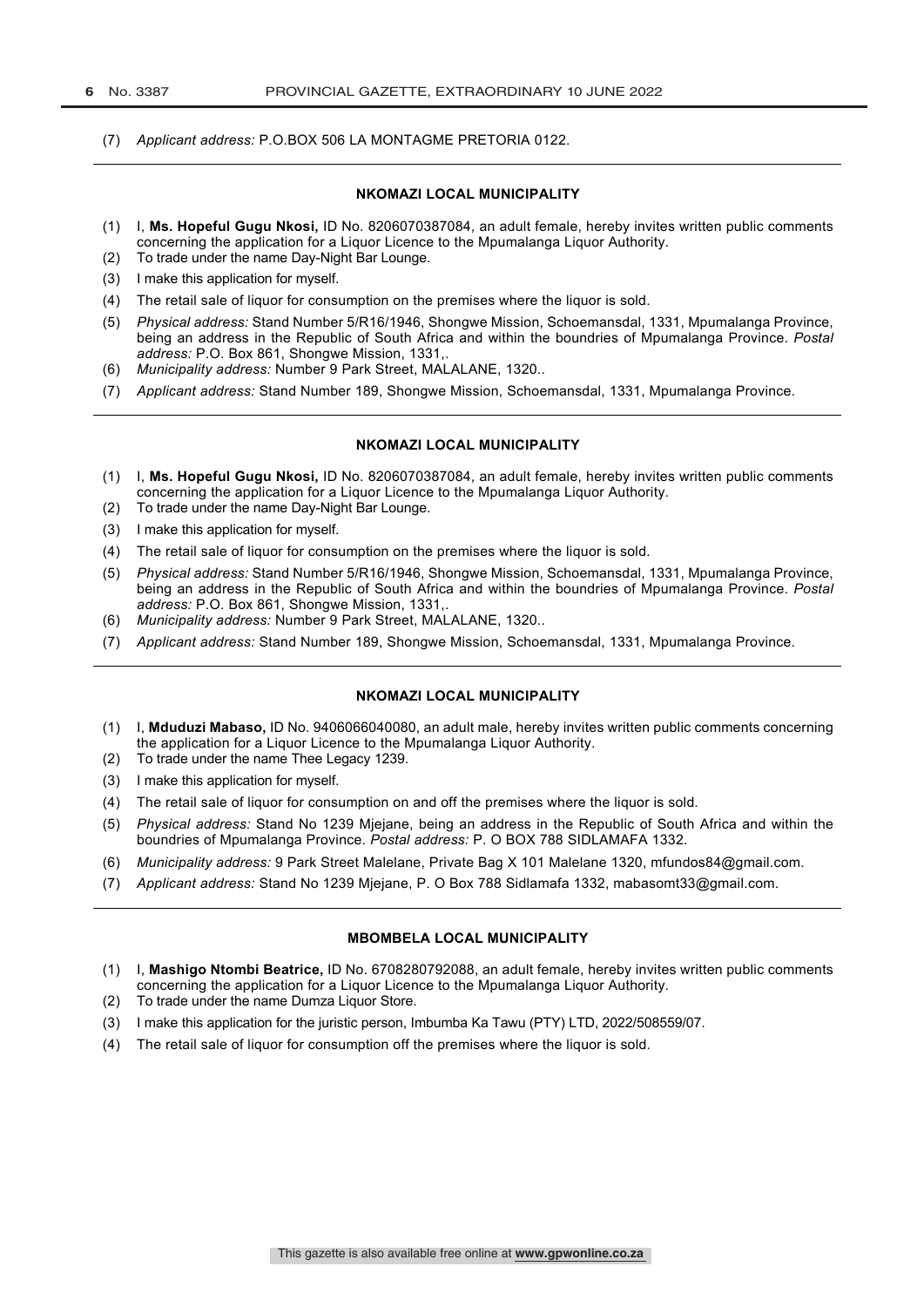- (5) *Physical address:* Stand no.3618, Kanyamazane, Mbombela, 1200, being an address in the Republic of South Africa and within the boundries of Mpumalanga Province. *Postal address:* P.O Box 380, Kanyamazane, 1214.
- (6) *Municipality address:* 1 Nel Street, Mbombela Civic Centre, Mbombela, 1200.
- (7) *Applicant address:* Stand no.3618, Kanyamazane, Mbombela, 1200.

#### **MBOMBELA LOCAL MUNICIPALITY**

- (1) I, **Frederick PJ Steenkamp,** ID No. 6905255224085, an adult male, hereby invites written public comments concerning the application for a Liquor Licence to the Mpumalanga Liquor Authority.
- (2) To trade under the name Pick a Pay White River.
- (3) I make this application for the juristic person, Bru Beverages and Coffee (Pty) Ltd, 2021/478027/07.
- (4) The retail sale of liquor for consumption on and off the premises where the liquor is sold.
- (5) *Physical address:* c/o Chief Mgiyeni Khumalo & Hennie van Till Street, White River, 1240, being an address in the Republic of South Africa and within the boundries of Mpumalanga Province. *Postal address:* PO Box 827 White River, 1240.
- (6) *Municipality address:* 1 Nel Street, Nelspruit, 1245.
- (7) *Applicant address:* c/o Chief Mgiyeni Khumalo & Hennie van Till Street, White River, 1240.

#### **NKOMAZI LOCAL MUNICIPALITY**

- (1) I, **Ngomane Hendry Dellport,** ID No. 8301255585089, an adult male, hereby invites written public comments concerning the application for a Liquor Licence to the Mpumalanga Liquor Authority.
- (2) To trade under the name Emganwini Restaurant & Butchery.
- (3) I make this application for myself.
- (4) The retail sale of liquor for consumption on the premises where the liquor is sold.
- (5) *Physical address:* Stand no. 5B, Block C, Phakama, Nkomazi, 1340, being an address in the Republic of South Africa and within the boundries of Mpumalanga Province. *Postal address:* PO Box 659, Uthokozane, 1346.
- (6) *Municipality address:* 9 Park Street, Malalane, 1320.
- (7) *Applicant address:* Stand no. 1252, Block C, Nkomazi, 1340.

#### **MBOMBELA LOCAL MUNICIPALITY**

- (1) I, **Tanya Ehlers,** ID No. 7803060257086, an adult female, hereby invites written public comments concerning the application for a Liquor Licence to the Mpumalanga Liquor Authority.
- (2) To trade under the name Wimpy Ferreira street.
- (3) I make this application for the juristic person, Uskuma (Pty) Ltd, 2021/414216/07.
- (4) The retail sale of liquor for consumption on the premises where the liquor is sold.
- (5) *Physical address:* 36 Ferreira street Nelspruit 1200, being an address in the Republic of South Africa and within the boundries of Mpumalanga Province. *Postal address:* P O Box 19231 Nelspruit 1200.
- (6) *Municipality address:* 1 Nel street, Nelspruit, 1200.
- (7) *Applicant address:* 36 Ferreira street, Nelspruit, 1200.

#### **MBOMBELA LOCAL MUNICIPALITY**

- (1) I, **Tanya Ehlers,** ID No. 7803060257086, an adult female, hereby invites written public comments concerning the application for a Liquor Licence to the Mpumalanga Liquor Authority.
- (2) To trade under the name Wimpy Ferreira street.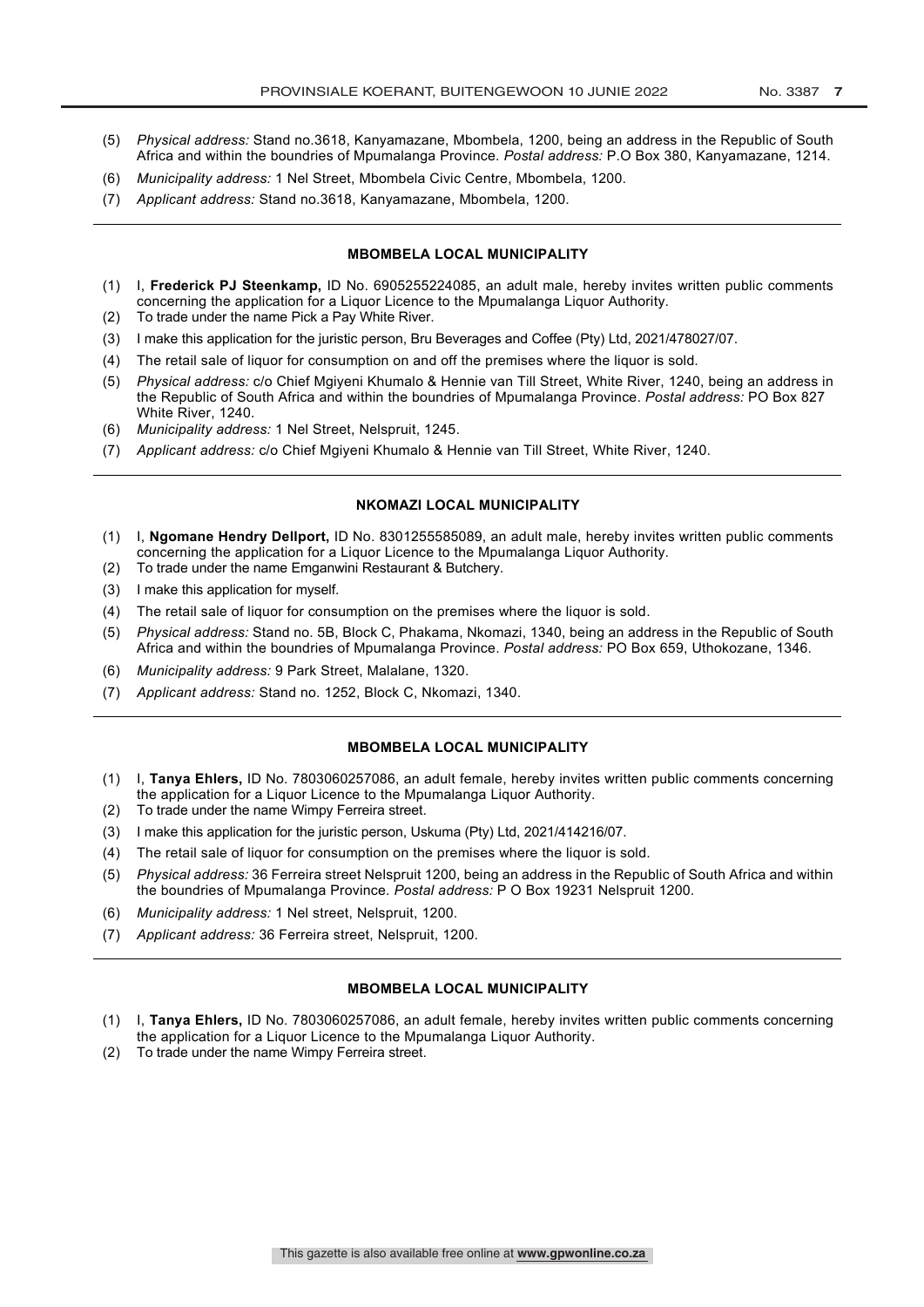- (3) I make this application for the juristic person, Uskuma (Pty) Ltd, 2021/414216/07.
- (4) The retail sale of liquor for consumption on the premises where the liquor is sold.
- (5) *Physical address:* 36 Ferreira street Nelspruit 1200, being an address in the Republic of South Africa and within the boundries of Mpumalanga Province. *Postal address:* P O Box 19231 Nelspruit 1200.
- (6) *Municipality address:* 1 Nel street, Nelspruit, 1200.
- (7) *Applicant address:* tanya@jbk.co.za / accounts@ferreira.africa.

#### **BUSHBUCKRIDGE LOCAL MUNICIPALITY**

- (1) I, **Christiaan Oelofse,** ID No. 580807 5013 087, an adult male, hereby invites written public comments concerning the application for a Liquor Licence to the Mpumalanga Liquor Authority.
- (2) To trade under the name Shoprite LiquorShop (Mkhulu Plaza).
- (3) I make this application the juristic person, Shoprite Checkers (Pty) Limited, 1929/001817/07.
- (4) The retail sale of liquor for consumption off the premises where the liquor is sold.
- (5) *Physical address:* Shop 8, Mkhulu Plaza, Along R536 (Hazyview Kruger Gate Road), Being Erven 740,744 & 745, Mkhulu - A, Bushbuckridge., being an address in the Republic of South Africa and within the boundries of Mpumalanga Province. *Postal address:* C/o P O Box 2177, Alberton, 1450.
- (6) *Municipality address:* Opposite Mapulaneng DLTC, Bushbuckridge, 1280.
- (7) *Applicant address:* C/o P O Box 2177, Alberton, 1450 / chris@liqlaw.co.za.

#### **MBOMBELA LOCAL MUNICIPALITY**

- (1) I, **Mashigo Ntombi Beatrice,** ID No. 6708280792088, an adult female, hereby invites written public comments concerning the application for a Liquor Licence to the Mpumalanga Liquor Authority.
- (2) To trade under the name Dumza Liquor Store.
- (3) I make this application for juristic person, Imbumba Ka Tawu (PTY) LTD, 2022/508559/07.
- (4) The retail sale of liquor for consumption off the premises where the liquor is sold.
- (5) *Physical address:* Stand no.3618, Kanyamazane, Mbombela, 1200, being an address in the Republic of South Africa and within the boundries of Mpumalanga Province. *Postal address:* P.O Box 380, Kanyamazane, 1214.
- (6) *Municipality address:* 1 Nel Street, Mbombela Civic Centre, Mbombela, 1200
- (7) *Applicant address:* Stand no.3618, Kanyamazane, Mbombela, 1200

#### **NKOMAZI LOCAL MUNICIPALITY**

- (1) I, **Ngomane Hendry Dellport,** ID No. 8301255585089, an adult male, hereby invites written public comments concerning the application for a Liquor Licence to the Mpumalanga Liquor Authority.
- (2) To trade under the name Emganwini Restaurant & Butchery.
- (3) I make this application for myself.
- (4) The retail sale of liquor for consumption on the premises where the liquor is sold.
- (5) *Physical address:* Stand no. 5B, Block C, Phakama, Nkomazi, 1340, being an address in the Republic of South Africa and within the boundries of Mpumalanga Province. *Postal address:* PO Box 659, Uthokozane, 1346.
- (6) *Municipality address:* 9 Park Street, Malalane, 1320
- (7) *Applicant address:* Stand no. 1252, Block C, Nkomazi, 1340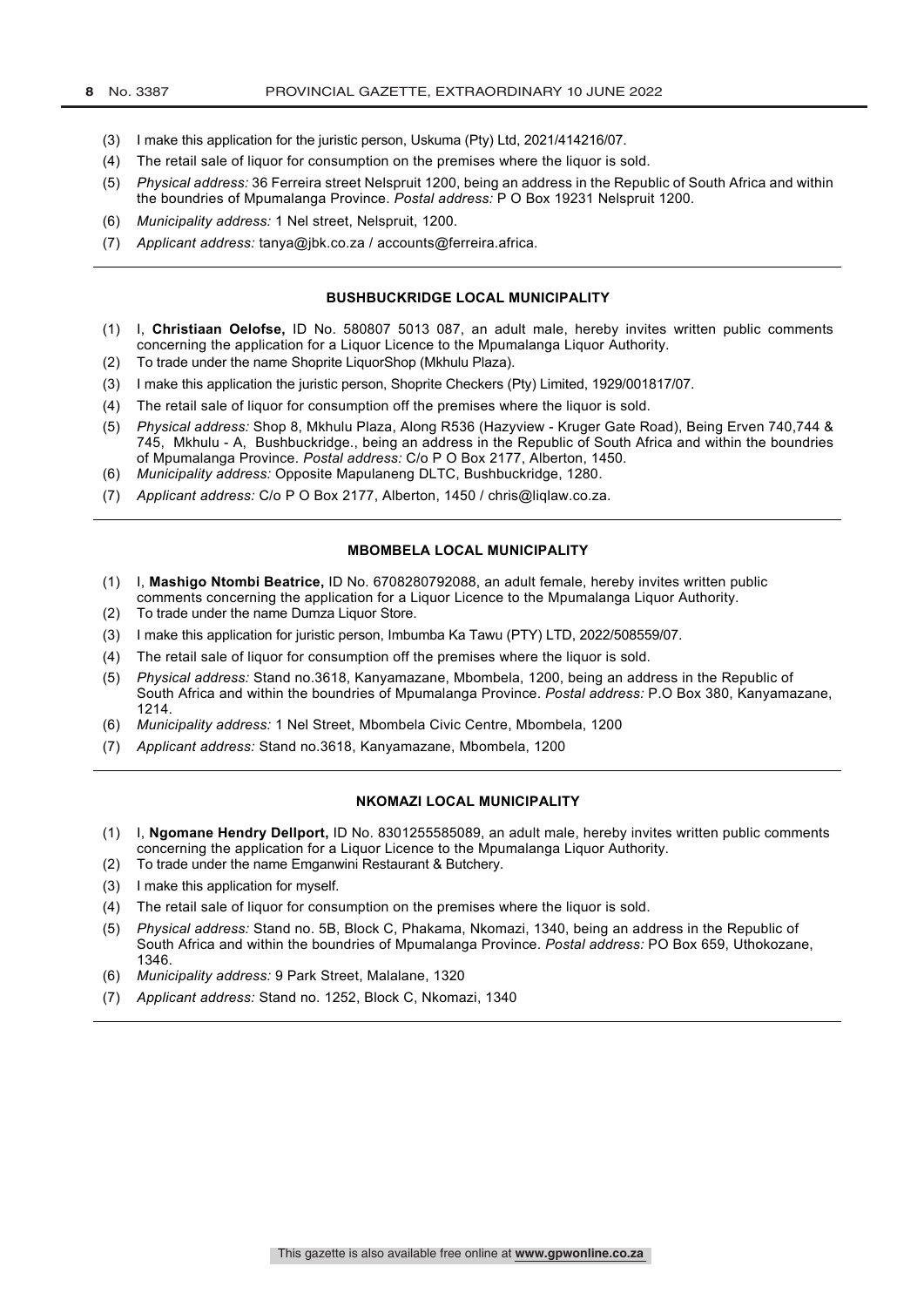## GERT SIBANDE

#### **MSUKALIGWA LOCAL MUNICIPALITY**

- (1) I, **ALFRED MUZWAKHE SIGUDHLA,** ID No. 7908155769083, an adult male, hereby invites written public comments concerning the application for a Liquor Licence to the Mpumalanga Liquor Authority. (2) To trade under the name SHIBA BOUTIQUE & SPA.
- (3) I make this application for myself.
- (4) The retail sale of liquor for consumption on the premises where the liquor is sold.
- (5) *Physical address:* 268 ERMELO NOOIGADACHT 61 MPUMALANGA 0157, being an address in the Republic of South Africa and within the boundries of Mpumalanga Province. *Postal address:* 268 ERMELO NOOIGADACHT 61 MPUMALANGA 0157
- (6) *Municipality address:* Cnr Kerk & Taute Streets, Ermelo 2350.
- (7) *Applicant address:* 4134 uvanite street Blue valley golf estate 0157.

#### **ALBERT LUTHULI LOCAL MUNICIPALITY**

- (1) I, **WELCOME MASHABA,** ID No. 8801095952084, an adult male, hereby invites written public comments concerning the application for a Liquor Licence to the Mpumalanga Liquor Authority. (2) To trade under the name MINEHLE.
- 
- (3) I make this application for myself.
- (4) The retail sale of liquor for consumption on the premises where the liquor is sold.
- (5) *Physical address:* 2189 ELUKWATINI 1192, being an address in the Republic of South Africa and within the boundries of Mpumalanga Province. *Postal address:* P.O.BOX 1855 ELUKWATINI 1192.
- (6) *Municipality address:* 28 Kerk Street, elukwatini 1192
- (7) *Applicant address:* stand no 21 nhlazatje no 7 1192

#### **ALBERT LUTHULI LOCAL MUNICIPALITY**

- (1) I, **Thuli Ria Masuku,** ID No. 8306200385089, an adult female, hereby invites written public comments concerning the application for a Liquor Licence to the Mpumalanga Liquor Authority.
- (2) To trade under the name Nhlane Legacy Bottle Store & Restaurant.
- (3) I make this application for myself.
- (4) The retail sale of liquor in terms of a special liquor license for consumption on and off the premises where the liquor is sold.
- (5) *Physical address:* E996 Redhill, Dundonald 1185, being an address in the Republic of South Africa and within the boundries of Mpumalanga Province. *Postal address:* P.O. Box 2009, Ermelo 2350.
- (6) *Municipality address:* P.O. Box 24, Carolina 1185.
- (7) *Applicant address:* P. O. Box 2009, Ermelo 2350.

#### **ALBERT LUTHULI LOCAL MUNICIPALITY**

- (1) I, **Thuli Ria Masuku,** ID No. 8306200385089, an adult female, hereby invites written public comments concerning the application for a Liquor Licence to the Mpumalanga Liquor Authority.
- (2) To trade under the name Nhlane Legacy Bottle Store & Restaurant.
- (3) I make this application for myself.
- (4) The retail sale of liquor in terms of a special liquor license for consumption on and off the premises where the liquor is sold.
- (5) *Physical address:* E996 Redhill, Dundonald 1185, being an address in the Republic of South Africa and within the boundries of Mpumalanga Province. *Postal address:* P.O. Box 2009, Ermelo 2350.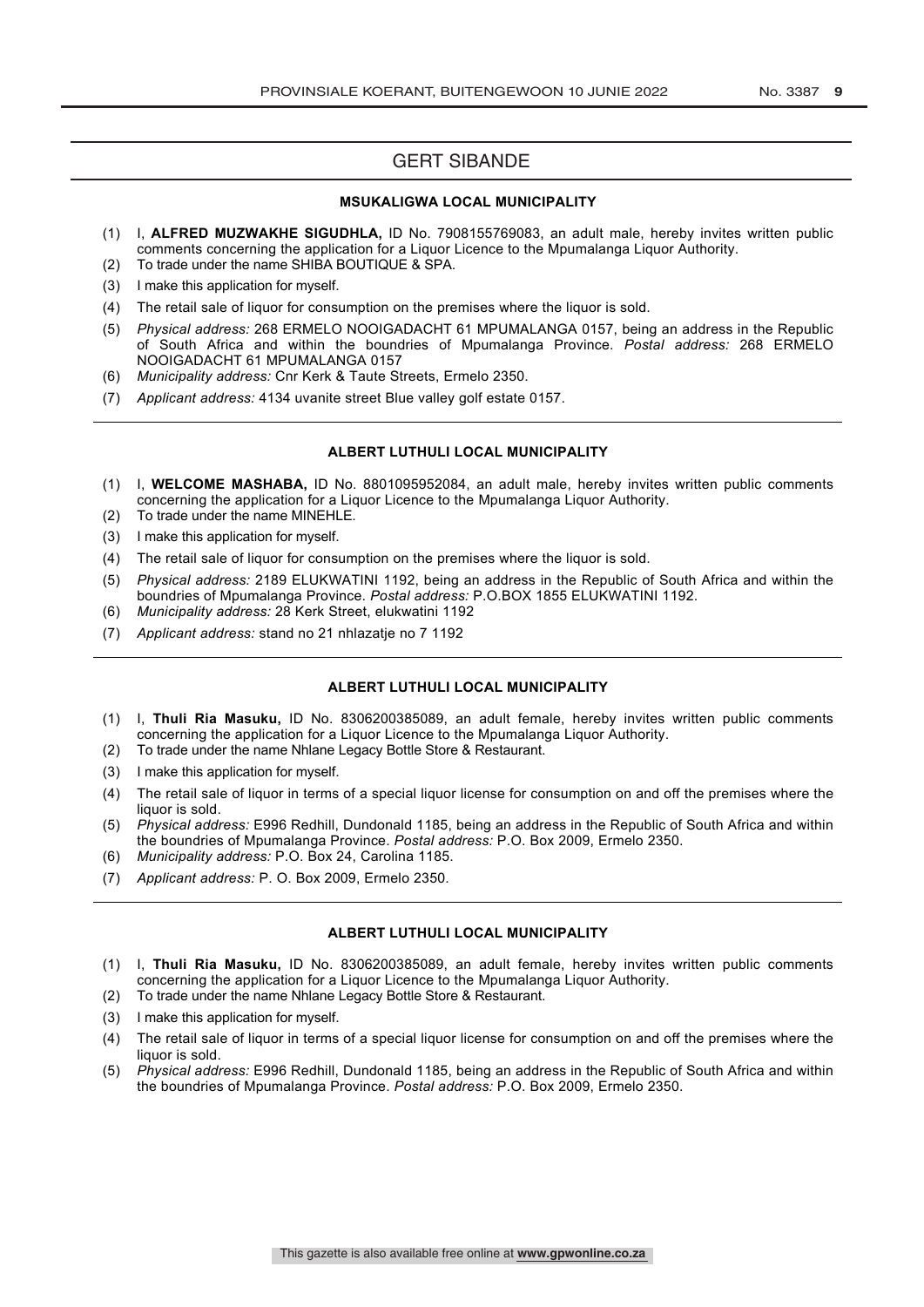- (6) *Municipality address:* P.O. Box 24, Carolina 1185.
- (7) *Applicant address:* P. O. Box 2009, Ermelo 2350.

#### **MSUKALIGWA LOCAL MUNICIPALITY**

- (1) I, **Nosiseko Tusi,** ID No. 8507040520088, an adult female, hereby invites written public comments concerning the application for a Liquor Licence to the Mpumalanga Liquor Authority.
- (2) To trade under the name A-1 Liquor Store and Pub & Grill.
- (3) I make this application for myself.
- (4) The retail sale of liquor in terms of a special liquor license for consumption on and off the premises where the liquor is sold.
- (5) *Physical address:* 9744 Khayelisha, Ermelo 2351, being an address in the Republic of South Africa and within the boundries of Mpumalanga Province. *Postal address:* P.O. Box 2009, Ermelo 2350.
- (6) *Municipality address:* P.O. Box 48, Ermelo 2350.
- (7) *Applicant address:* P. O. Box 2009, Ermelo 2350.

#### **ALBERT LUTHULI LOCAL MUNICIPALITY**

- (1) I, **Thuli Ria Masuku,** ID No. 8306200385089, an adult female, hereby invites written public comments concerning the application for a Liquor Licence to the Mpumalanga Liquor Authority.
- (2) To trade under the name Nhlane Legacy Bottle Store & Restaurant.
- (3) I make this application for myself.
- (4) The retail sale of liquor in terms of a special liquor license for consumption on and off the premises where the liquor is sold.
- (5) *Physical address:* E996 Redhill, Dundonald 1185, being an address in the Republic of South Africa and within the boundries of Mpumalanga Province. *Postal address:* P.O. Box 2009, Ermelo 2350.
- (6) *Municipality address:* P.O. Box 24, Carolina 1185
- (7) *Applicant address:* P. O. Box 2009, Ermelo 2350

#### **ALBERT LUTHULI LOCAL MUNICIPALITY**

- (1) I, **Thuli Ria Masuku,** ID No. 8306200385089, an adult female, hereby invites written public comments concerning the application for a Liquor Licence to the Mpumalanga Liquor Authority.
- (2) To trade under the name Nhlane Legacy Bottle Store & Restaurant.
- (3) I make this application for myself.
- (4) The retail sale of liquor in terms of a special liquor license for consumption on and off the premises where the liquor is sold.
- (5) *Physical address:* E996 Redhill, Dundonald 1185, being an address in the Republic of South Africa and within the boundries of Mpumalanga Province. *Postal address:* P.O. Box 2009, Ermelo 2350
- (6) *Municipality address:* P.O. Box 24, Carolina 1185
- (7) *Applicant address:* P. O. Box 2009, Ermelo 2350

#### **MSUKALIGWA LOCAL MUNICIPALITY**

- (1) I, **Nosiseko Tusi,** ID No. 8507040520088, an adult female, hereby invites written public comments concerning the application for a Liquor Licence to the Mpumalanga Liquor Authority.
- (2) To trade under the name A-1 Liquor Store and Pub & Grill.
- (3) I make this application for myself.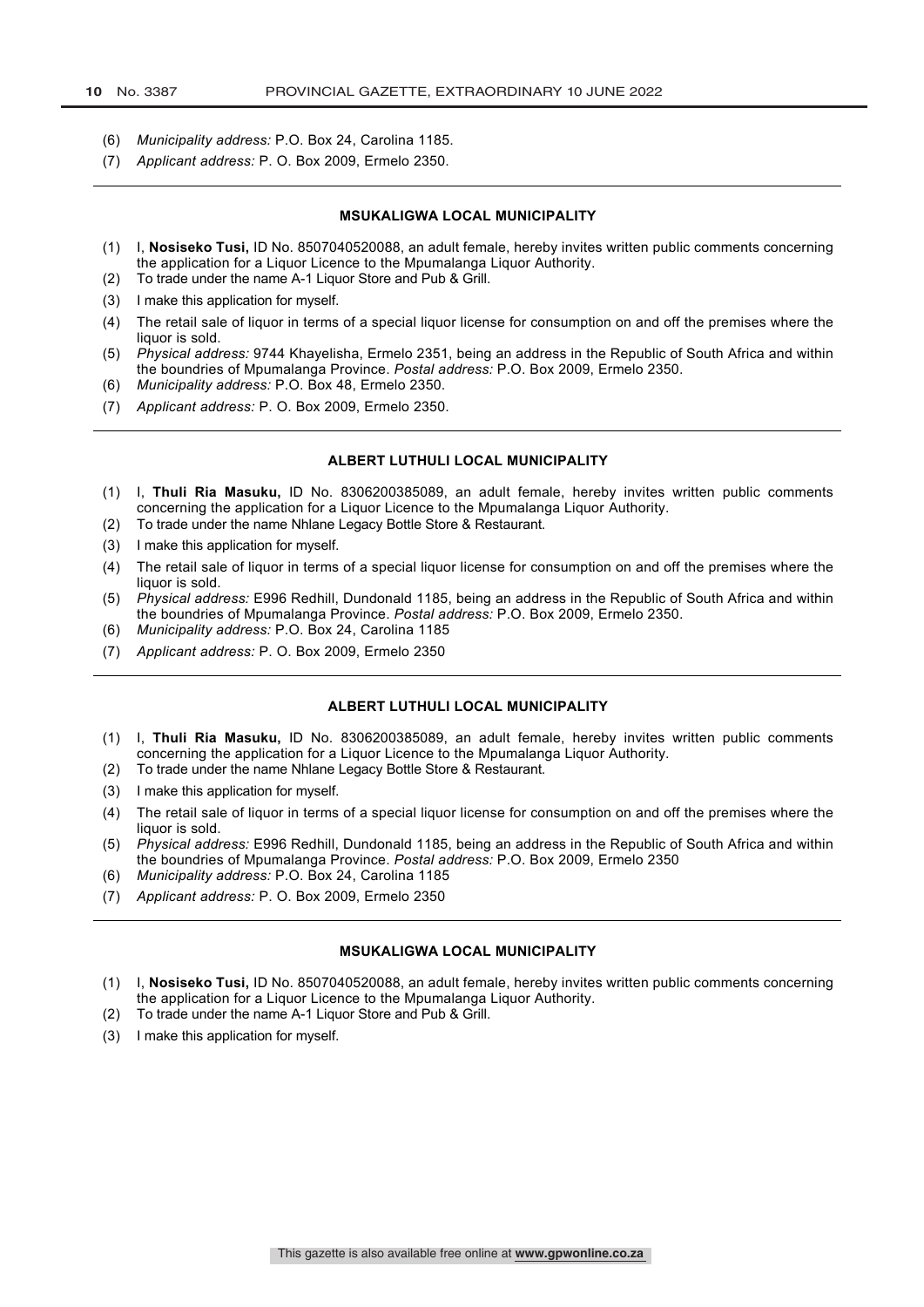- (4) The retail sale of liquor in terms of a special liquor license for consumption on and off the premises where the liquor is sold.
- (5) *Physical address:* 9744 Khayelisha, Ermelo 2351, being an address in the Republic of South Africa and within the boundries of Mpumalanga Province. *Postal address:* P.O. Box 2009, Ermelo 2350.
- (6) *Municipality address:* P.O. Box 48, Ermelo 2350
- (7) *Applicant address:* P. O. Box 2009, Ermelo 2350

#### **ALBERT LUTHULI LOCAL MUNICIPALITY**

- (1) I, **Thuli Ria Masuku,** ID No. 8306200385089, an adult female, hereby invites written public comments concerning the application for a Liquor Licence to the Mpumalanga Liquor Authority.
- (2) To trade under the name Nhlane Legacy Bottle Store & Restaurant.
- (3) I make this application for myself.
- (4) The retail sale of liquor in terms of a special liquor license for consumption on and off the premises where the liquor is sold.
- (5) *Physical address:* E996 Redhill, Dundonald 1185, being an address in the Republic of South Africa and within the boundries of Mpumalanga Province. *Postal address:* P.O. Box 2009, Ermelo 2350.
- (6) *Municipality address:* P.O. Box 24, Carolina 1185
- (7) *Applicant address:* P. O. Box 2009, Ermelo 2350

#### **MSUKALIGWA LOCAL MUNICIPALITY**

- (1) I, **XUEWU CHEN,** ID No. 7809136146187, an adult female, hereby invites written public comments concerning the application for a Liquor Licence to the Mpumalanga Liquor Authority.
- (2) To trade under the name BACK OF THE MOON.
- (3) I make this application for myself.
- (4) The retail sale of liquor in terms of a special liquor license for consumption on and off the premises where the liquor is sold.
- (5) *Physical address:* 281 BREYTENBACH STREET, BREYTEN MPUMALANGA, 2330, being an address in the Republic of South Africa and within the boundries of Mpumalanga Province. *Postal address:* Suit MW 465, Private Bag X 1838, Middelburg, Mpumalanga, 1050.
- (6) *Municipality address:* CORNER OF TAUTE AND CHURCH STREET, CBD, EREMLO,MPUMALANGA,2350
- (7) *Applicant address:* 34 Louws Creek Street, Aerorand, Middelburg, Mpumalanga, 1050

#### **GOVAN MBEKI LOCAL MUNICIPALITY**

- (1) I, **Simon Jabulani Skosana,** ID No. 6603035607089, an adult male, hereby invites written public comments concerning the application for a Liquor Licence to the Mpumalanga Liquor Authority.
- (2) To trade under the name JABULANI TARVEN.
- (3) I make this application for myself.
- (4) The retail sale of liquor for consumption on the premises where the liquor is sold.
- (5) *Physical address:* 354 1st STREET EMZINONI, BETHAL 2310, being an address in the Republic of South Africa and within the boundries of Mpumalanga Province. *Postal address:* PO BOX 541 BETHAL, 2309. (6) *Municipality address:* HORWOOD STREET SECUNDA, 2302.
- 
- (7) *Applicant address:* S'BUSISO SIMELANE ATTORNEYS, 40 CHRIS HANI STREET ,OFFICE NO G2 GROUND FLOOR ,OFFICE PARK BETHAL.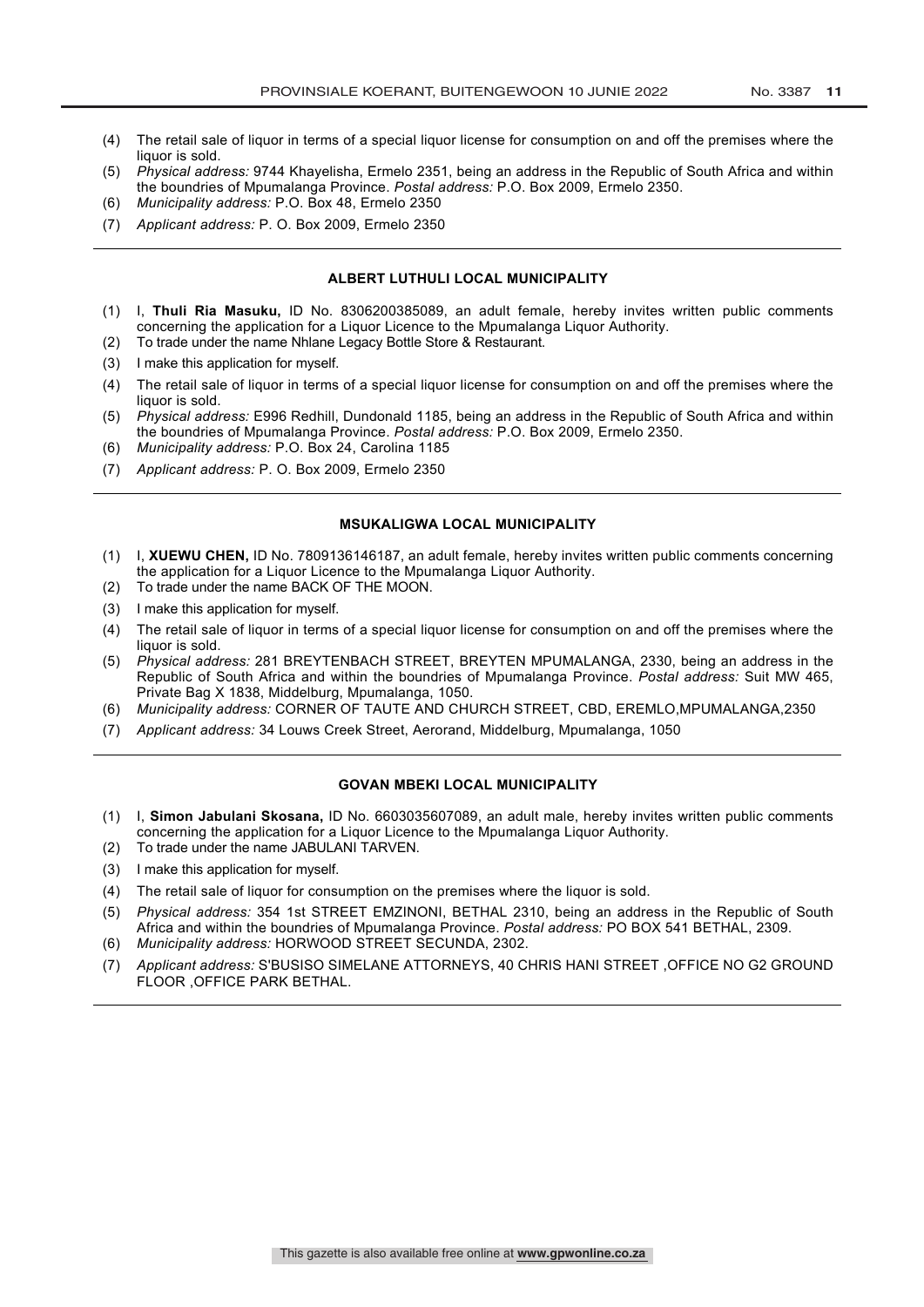#### **GOVAN MBEKI LOCAL MUNICIPALITY**

- (1) I, **SUSANNA CATHARINA MARIA VAN DER WALT,** ID No. 7807260559183, an adult female, hereby invites written public comments concerning the application for a Liquor Licence to the Mpumalanga Liquor Authority.
- (2) To trade under the name TRANSFER FROM VIBE LOUNGE TO LEGENDS PUB & GRILL.
- (3) I make this application for myself.
- (4) The retail sale of liquor in terms of a special liquor license for consumption on and off the premises where the liquor is sold.
- (5) *Physical address:* ERF 281 1 BARNEY MOLOKWANE STREET TRICHARDT 2300, being an address in the Republic of South Africa and within the boundries of Mpumalanga Province. *Postal address:* P O BOX 48 - SECUNDA - 2302.
- (6) *Municipality address:* LURGI SQUARE, CENTRAL BUSINESS CENTRE SECUNDA 2302, PRIVATE BAG X1017 - SECUNDA - 2302
- (7) *Applicant address:* CRONJE, DE WAAL SKHOSANA INC LURGI SQUARE, CENTRAL BUSINESS, CENTRE - SECUNDA 2302; P O BOX 48 - SECUNDA - 2302

#### NKANGALA

#### **THEMBISILE HANI LOCAL MUNICIPALITY**

- (1) I, **TIMOTHY ERICK MTSHWENI,** ID No. 810328 5500 082, an adult female, hereby invites written public comments concerning the application for a Liquor Licence to the Mpumalanga Liquor Authority.
- (2) To trade under the name THIZA'S'TAVERN.
- (3) I make this application for myself.
- (4) The retail sale of liquor for consumption on the premises where the liquor is sold.
- (5) *Physical address:* STAND NO 1996 MANDELA VILLAGE KWAMHLANGA, being an address in the Republic of South Africa and within the boundries of Mpumalanga Province. *Postal address:* STAND NO 1996 MANDELA VILLAGE KWAMHLANGA.
- (6) *Municipality address:* PRIVATE BAG X 4041 EKANGALA 0454.
- (7) *Applicant address:* PRIVATE BAG X 4041 EKANGALA 0454.

#### **THEMBISILE HANI LOCAL MUNICIPALITY**

- (1) I, **NOKUTHULA MBALI LETTY NKOSI,** ID No. 011223 0521 083, an adult female, hereby invites written public comments concerning the application for a Liquor Licence to the Mpumalanga Liquor Authority.
- (2) To trade under the name DLAMINI TAVERN.
- (3) I make this application for myself.
- (4) The retail sale of liquor for consumption on and off the premises where the liquor is sold.
- (5) *Physical address:* Stand No. STAND NO 4562 TWEEFONTEIN'G, being an address in the Republic of South Africa and within the boundries of Mpumalanga Province. *Postal address:* STAND NO 4562 TWEEFONTEIN'G.
- (6) *Municipality address:* PRIVATE BAG X 4041 EKANGALA 0454.
- (7) *Applicant address:* STAND NO 4562 TWEEFONTEIN'G KWAMHLANGA 1022.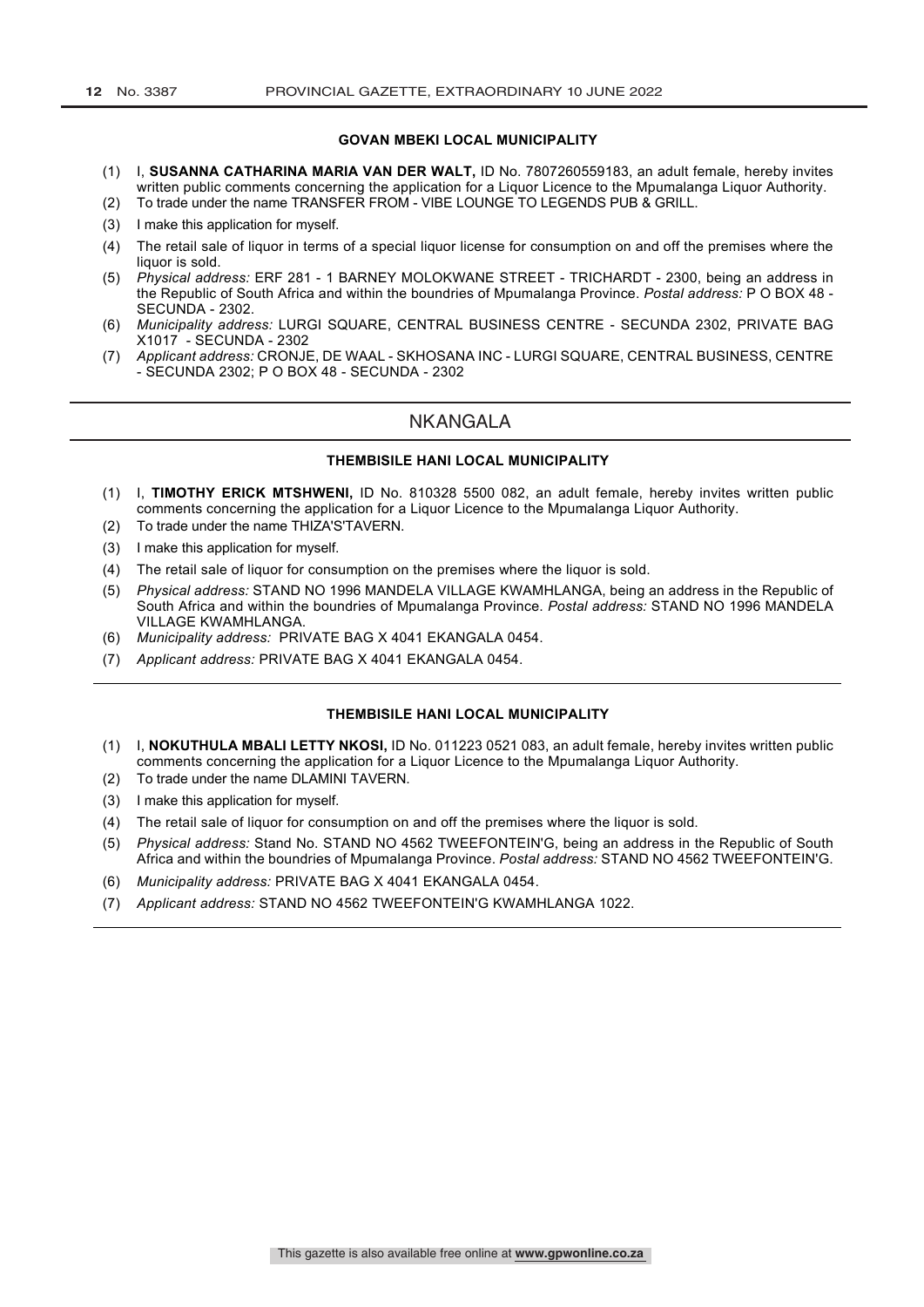#### **THEMBISILE HANI LOCAL MUNICIPALITY**

- (1) I, **RUPHUS OUPA LETSHWENE,** ID No. 831227 6115 087, an adult male, hereby invites written public comments concerning the application for a Liquor Licence to the Mpumalanga Liquor Authority.
- (2) To trade under the name CENTRAL TAVERN.
- (3) I make this application for myself.
- (4) The retail sale of liquor for consumption on the premises where the liquor is sold.
- (5) *Physical address:* STAND NO 574 VEZUBUHLE KWAMHLANGA, being an address in the Republic of South Africa and within the boundries of Mpumalanga Province. *Postal address:* STAND NO 574 VEZUBUHLE KWAMHLANGA.
- (6) *Municipality address:* PRIVATE BAG X 4041 EKANGALA 0454.
- (7) *Applicant address:* PRIVATE BAG X 4041 EKANGALA 0454.

#### **EMALAHLENI LOCAL MUNICIPALITY**

- (1) I, **Mauritz Dewing,** ID No. 8010125219080, an adult male, hereby invites written public comments concerning the application for a Liquor Licence to the Mpumalanga Liquor Authority.
- (2) To trade under the name Adamente Fees.
- (3) I make this application for the juristic person, Laerskool Klipfontein.
- (4) The retail sale of liquor in terms of a special liquor license in respect of a specified event.
- (5) *Physical address:* Pienaar Street, Klipfontein Witbank, being an address in the Republic of South Africa and within the boundries of Mpumalanga Province. *Postal address:* PO Box 22, River Cresent, 1042.
- (6) *Municipality address:* Municipal manager, Emalahleni municipality, Mandela street, Emalahleni.
- (7) *Applicant address:* 2 Francois, Witbank.

#### **EMAKHAZENI LOCAL MUNICIPALITY**

- (1) I, **Harmony Stables T/A The Outpost Dullstroom,** ID No. 2019/409937/07, an adult, hereby invites written public comments concerning the application for a Liquor Licence to the Mpumalanga Liquor Authority.
- (2) To trade under the name The Outpost Dullstroom.
- (3) I make this application for myself.
- (4) The retail sale of liquor for consumption on the premises where the liquor is sold.
- (5) *Physical address:* Middelpunt 320 Jt Mpumamlanga (Portion of Portion 2) On the farm, being an address in the Republic of South Africa and within the boundries of Mpumalanga Province. *Postal address:* PO BOX 579 Rant en Dal, 1739.
- (6) *Municipality address:* 25 Scherpers Street, Emakhazeni.
- (7) *Applicant address:* Middelpunt 320 Jt Mpumalanga (Portion of Portion 2).

#### **VICTOR KHANYE LOCAL MUNICIPALITY**

- (1) I, **SIMON MSIWA MAHLANGU,** ID No. 7611305390087, an adult male, hereby invites written public comments concerning the application for a Liquor Licence to the Mpumalanga Liquor Authority.
- (2) To trade under the name MSHIWA BOTTLE STORE.
- (3) I make this application for myself.
- (4) The retail sale of liquor for consumption off the premises where the liquor is sold.
- (5) *Physical address:* 654 VLAKVARKFONTEIN, PORTION 5, ARBOR FARM, DELMAS, being an address in the Republic of South Africa and within the boundries of Mpumalanga Province. *Postal address:* P O BOX 123, KENDAL, 2225.
- (6) *Municipality address:* CORNER VAN DER WALT AND SAMUEL STREET, P O BOX 6, DELMAS, 2210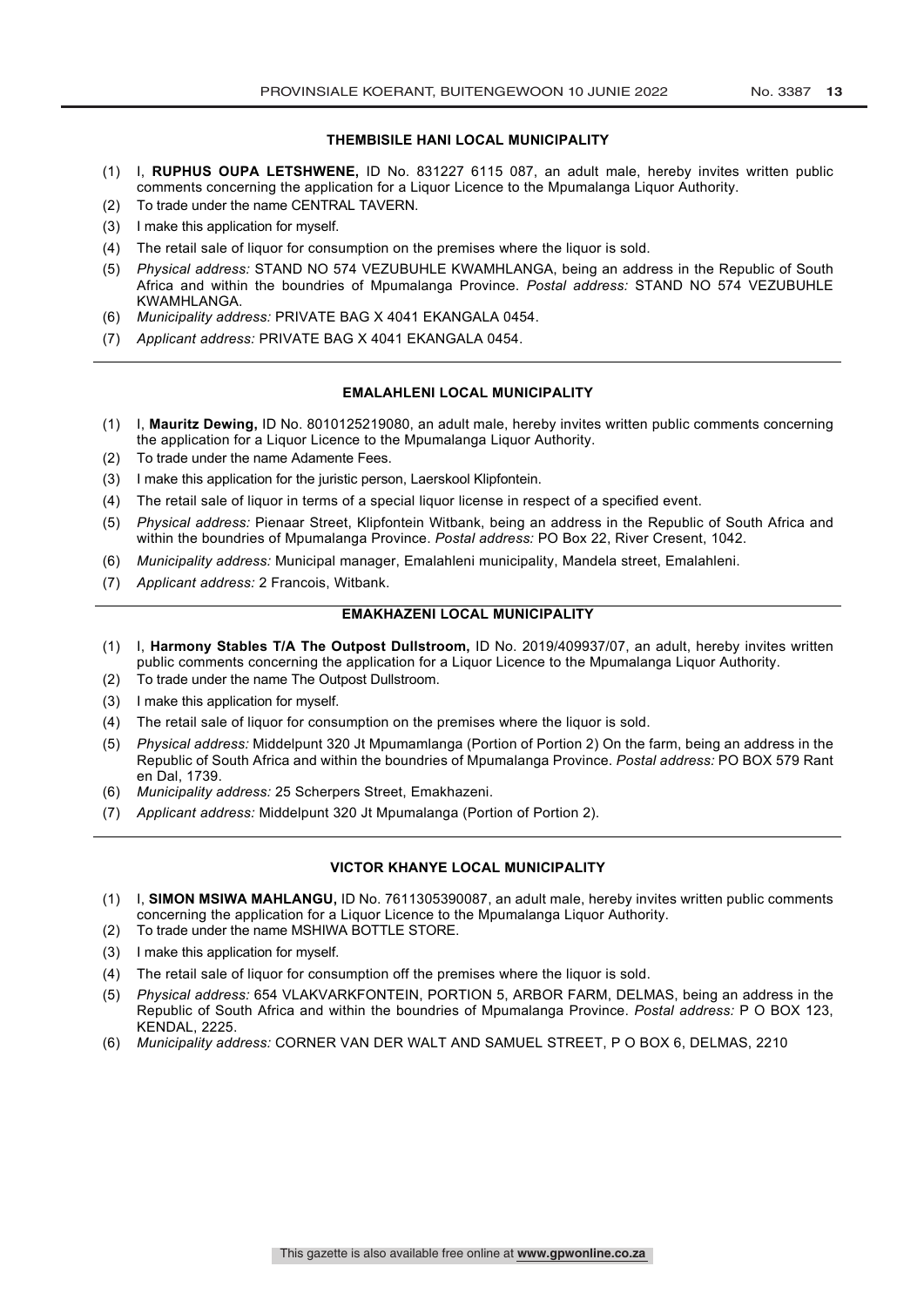(7) *Applicant address:* P O BOX 123, KENDAL, 2225

#### **EMAKHAZENI LOCAL MUNICIPALITY**

- (1) I, **Elzet Olivia Labuschagne,** ID No. 8008070123083, an adult female, hereby invites written public comments concerning the application for a Liquor Licence to the Mpumalanga Liquor Authority.
- (2) To trade under the name The Outpost Dullstroom.
- (3) I make this application for the juristic person, Harmony stables T/A The Outpost Dullstroom, 2019/409937/07.
- (4) The retail sale of liquor for consumption on the premises where the liquor is sold.
- (5) *Physical address:* Middelpunt 320 Jt Mpumalanga (Portion of Portion 2) On the farm, being an address in the Republic of South Africa and within the boundries of Mpumalanga Province. *Postal address:* PO BOX 579 Rant en Dal, 1739.
- (6) *Municipality address:* 25 Scheepers Street , Emakhazeni
- (7) *Applicant address:* Middelpunt 320 Jt Mpumalanga ( Portion of Portion 2)

#### **DR JS MOROKA LOCAL MUNICIPALITY**

- (1) I, **HOSEA RAMMOKA MOAGI,** ID No. 620809 5899 087, an adult male, hereby invites written public comments concerning the application for a Liquor Licence to the Mpumalanga Liquor Authority.
- (2) To trade under the name RAMMOKA BOTTLESTORE.
- (3) I make this application for myself.
- (4) The retail sale of liquor for consumption off the premises where the liquor is sold.
- (5) *Physical address:* 2359 GA-MASOPYE, MARAPYANE 0431, being an address in the Republic of South Africa and within the boundries of Mpumalanga Province. *Postal address:* 2359 GA-MASOPYE, MARAPYANE 0431.
- (6) *Municipality address:* 2601/3 Bongimfundo Street, Siyabuswa 0472.
- (7) *Applicant address:* 2359 GA-MASOPYE, MARAPYANE 0431.

#### **DR JS MOROKA LOCAL MUNICIPALITY**

- (1) I, **HOSEA RAMMOKA MOAGI,** ID No. 620809 5899 087, an adult male, hereby invites written public comments concerning the application for a Liquor Licence to the Mpumalanga Liquor Authority.
- (2) To trade under the name RAMMOKA BOTTLESTORE.
- (3) I make this application for myself.
- (4) The retail sale of liquor for consumption off the premises where the liquor is sold.
- (5) *Physical address:* 2359 GA-MASOPYE, MARAPYANE 0431, being an address in the Republic of South Africa and within the boundries of Mpumalanga Province. *Postal address:* 2359 GA-MASOPYE, MARAPYANE 0431. (6) *Municipality address:* 2601/3 Bongimfundo Street, Siyabuswa 0472.
- (7) *Applicant address:* 2359 GA-MASOPYE, MARAPYANE 0431.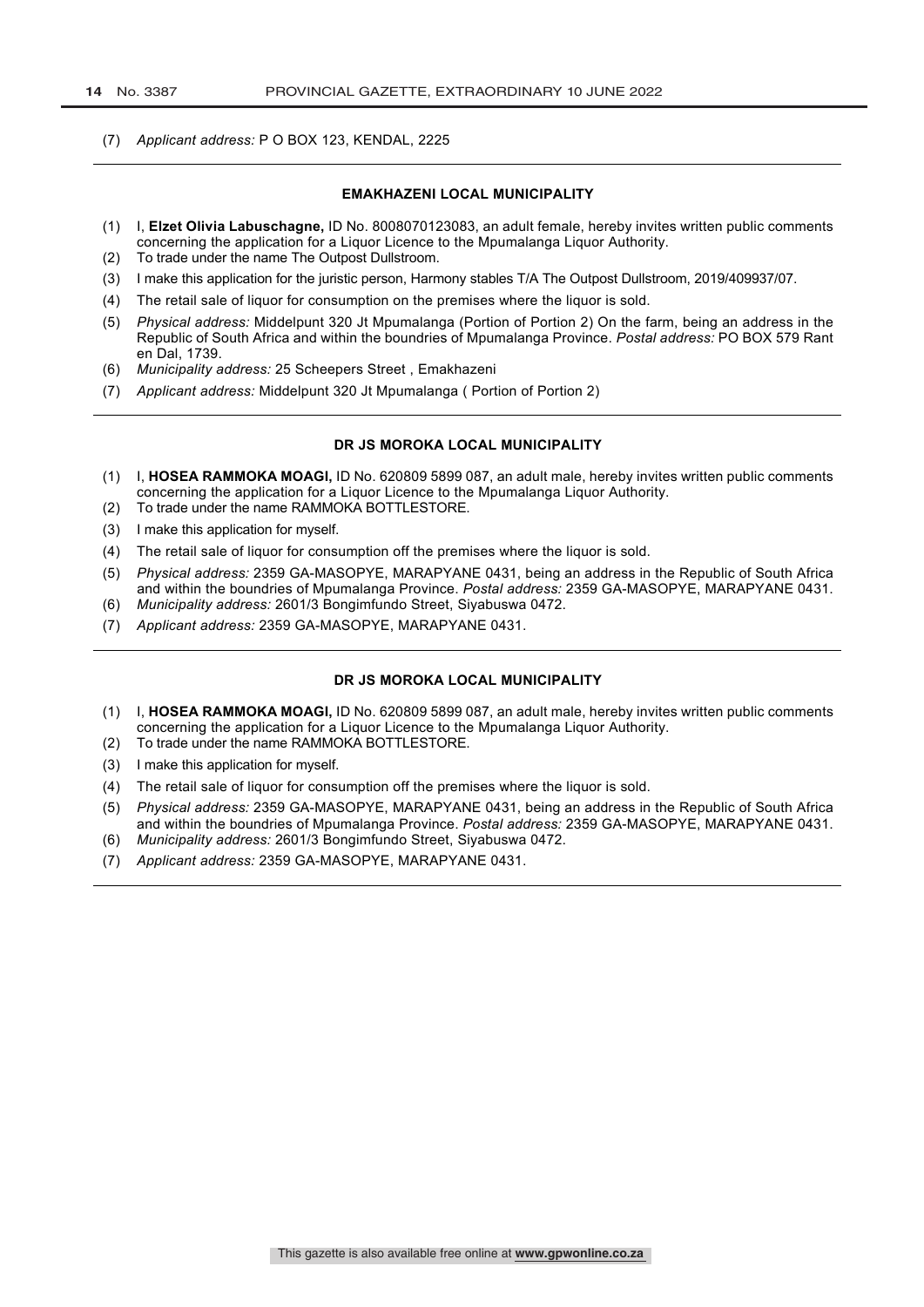### **Form 10**

# General Notice

## **NOTICE 143 OF 2022**

#### **MPUMALANGA LIQUOR LICENSING ACT, 2006 (Act No. 5 of 2006)**

#### **Notice of applications for transfer of liquor licences in terms of section 43**

Notice is hereby given that the applicants specified in the Schedule hereto have given notice of their intention to lodge applications for the transfer of existing liquor licences to the Secretary, Regional Liquor Licensing Offices in respect of premises situated in the local committee area indicated in the Schedule.

Comments should be made in writing and be addressed to the municipality concerned and a copy to the applicant, to reach the said addresses within thirty (30) days of this publication.

Invitation for public comments in respect of a Liquor Licence in terms of section 43 of the Mpumalanga Liquor Licensing Act, 2006.

#### **SCHEDULE**

The undermentioned figures used in brackets in the Schedule, have the following meanings:

 $(1)$  = Full name of applicant, ID Number of Applicant.

- (2) = Existing liquor licence number to be transfered.
- $(3)$  = Intended trading name.
- (4) = Notice given on behalf of: self *or* other juristic person/s.
- $(5)$  = Type of licence applied for.
- $(6)$  = Full address and location of the premises
- $(7)$  = Municipality address where comments must be submitted
- (8) = Applicant address where comments must be submitted

### EHLANZENI

#### **VICTOR KHANYE LOCAL MUNICIPALITY**

- (1) I, **Monique Janse Van Rensburg,** ID No. 8906110539087, an adult female, hereby invites written public comments concerning the application for a Liquor Licence to the Mpumalanga Liquor Authority.
- (2) Liquor Licence Number MER-9-2-1-04445.
- (3) Trading under the name Purple Plum.
- (4) I make this application for myself.
- (5) The retail sale of liquor for consumption on the premises where the liquor is sold.
- (6) *Physical address:* No. 16 Witbank Road, Sundra in Victor Khanye Local Municipality (Delmas) in Nkangala (Middleburg) district Municipality, being an address in the Republic of South Africa and within the boundries of Mpumalanga Province. *Postal address:* P. O. Box 3466, DALVIEW, 1544..
- (7) *Municipality address:* Victor Khanye Local Municipality, Corner Van Der Walt Street and Samuel Road, Delmas, 2210: Tel: (013) 665-6072. Fax (013) 665-2913.
- (8) *Applicant address:* P. O. Box 3466, DALVIEW, 1544..